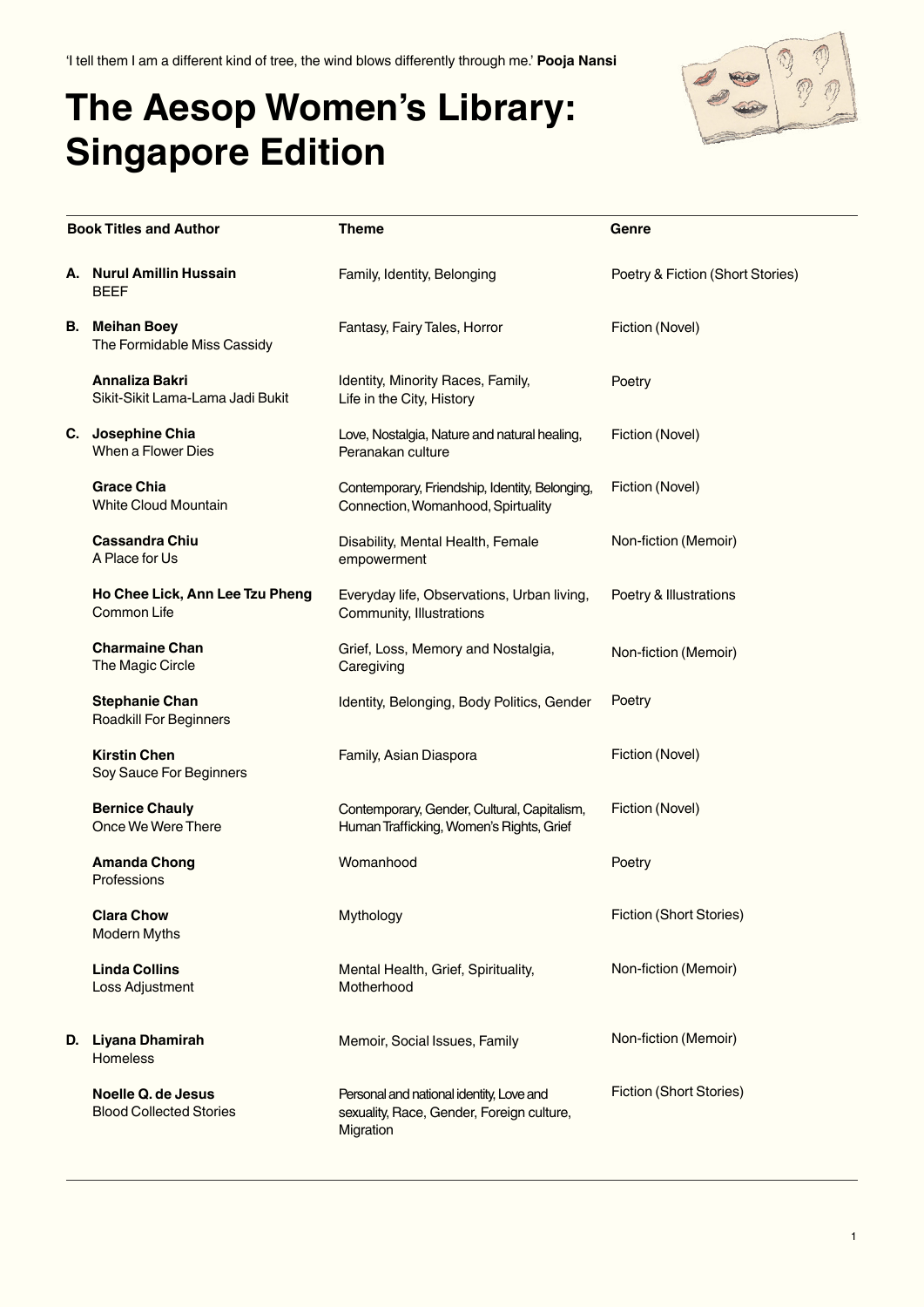

| <b>Book Titles and Author</b> |                                                                                                                   | <b>Theme</b>                                                                      | Genre                            |
|-------------------------------|-------------------------------------------------------------------------------------------------------------------|-----------------------------------------------------------------------------------|----------------------------------|
|                               | <b>Tania De Rozario</b><br>And The Walls Come Crumbling<br>Down                                                   | Identity, Belonging, Relationships, Family                                        | Non-fiction (Memoir)             |
|                               | <b>Melissa De Silva</b><br>Others' Is Not A Race                                                                  | Family, Identity, Race / Minorities                                               | Non-fiction (Memoir)             |
| F.                            | <b>Carissa Foo</b><br>If It Were Up to Mrs Da Da                                                                  | Coming of Age, Women's Friendship                                                 | Fiction (Novel)                  |
|                               | <b>Adeline Foo</b><br>Lancing Girls of a Happy World                                                              | Culture and heritage, Gender, Women in<br>cabaret                                 | Non-Fiction                      |
|                               | H. Zakir Hossain Khokan, Bhing<br>Navato, Poh Yong Han and<br>Joshua Ip (Editors)<br>Call And Response 2          | Identity, Belonging                                                               | Poetry & Fiction (Short Stories) |
|                               | K. Balli Kaur Jaswal<br>Sugarbread                                                                                | Cultural, Family Saga, Race, Minorities                                           | Fiction (Novel)                  |
|                               | <b>Balli Kaur Jaswal</b><br>Inheritance                                                                           | Cultural, Family Saga, Historical Fiction                                         | Fiction (Novel)                  |
|                               | <b>Jinny Koh</b><br>The Gods Will Hear Us Eventually                                                              | Chinese culture and superstition, Mother-<br>hood, Sisterhood, Family dysfunction | Fiction (Novel)                  |
| L.                            | Ang Lai Sheng (孤星子), Ang Jin<br>Yong (洪均荣), Tan Boon Hui (陈文慧)<br>Never Before-50 Essential Poems<br>/不可预期––诗精50首 | Literary tradition                                                                | Poetry                           |
|                               | <b>Charmaine Leung</b><br>17A Keong Saik Road                                                                     | Motherhood, Heritage and history,<br>Womanhood, Chinese immigrant culture         | Non-fiction (Memoir)             |
|                               | Amanda Lee Koe<br>Ministry of Moral Panic                                                                         | Contemporary, Gender, Identity, Cultural                                          | Fiction (Short Stories)          |
|                               | <b>Amanda Lee Koe</b><br>Delayed Rays Of A Star                                                                   | Womanhood, Fame                                                                   | Fiction (Novel)                  |
|                               | <b>Cheryl Julia Lee</b><br>We Were Always Eating Expired<br><b>Things</b>                                         | Relationships, Connection                                                         | Poetry                           |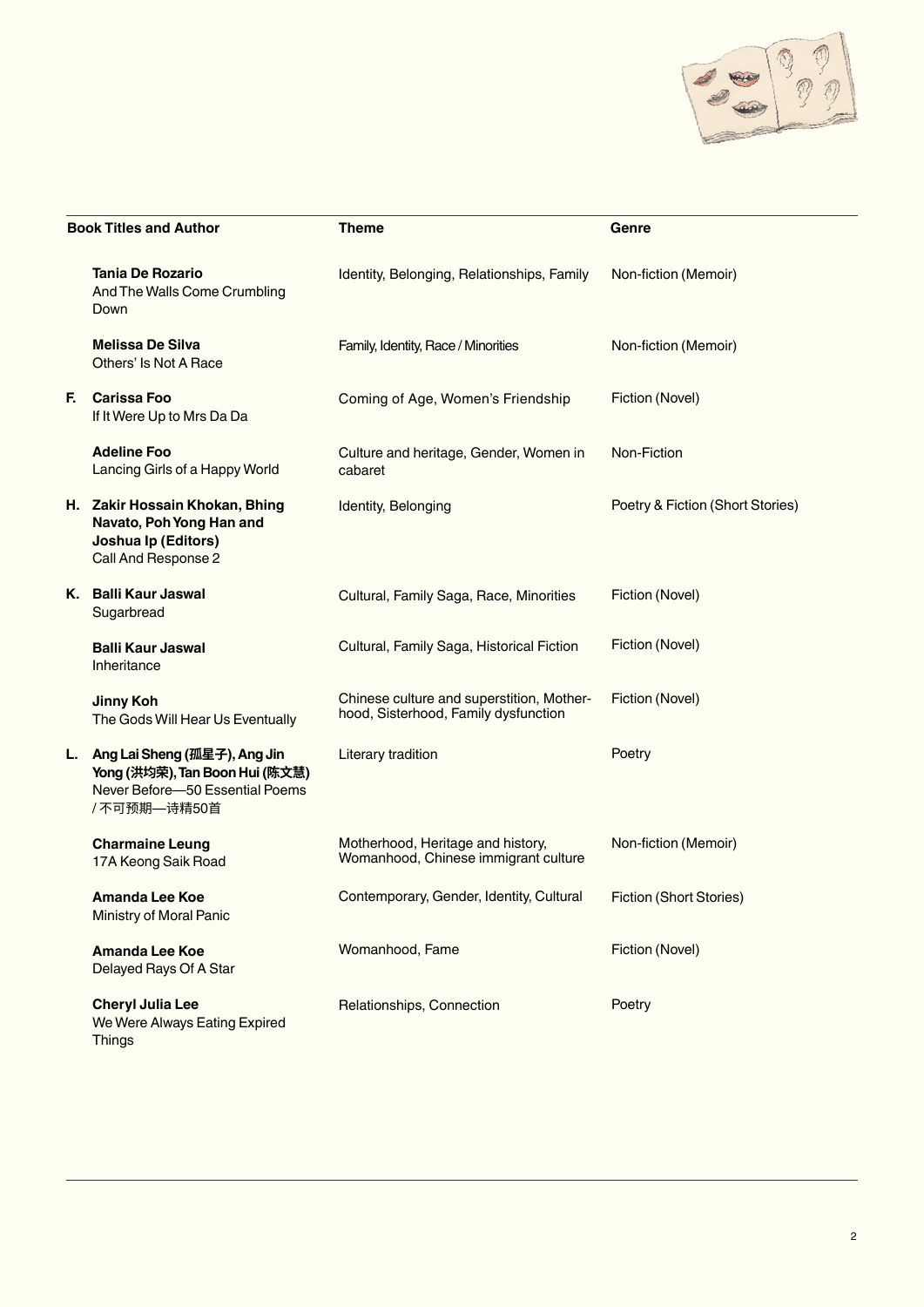

| <b>Book Titles and Author</b> |                                                                                                                                                | <b>Theme</b>                                                                                                                                           | Genre                          |
|-------------------------------|------------------------------------------------------------------------------------------------------------------------------------------------|--------------------------------------------------------------------------------------------------------------------------------------------------------|--------------------------------|
|                               | M. Lau Siew Mei<br>The Last Immigrant                                                                                                          | Contemporary, Migrant Tales, Belonging,<br>Identity                                                                                                    | Fiction (Novel)                |
|                               | <b>Angjolie Mei</b><br>Dying To Meet You                                                                                                       | Memoir, Human Life, Entrepreneurship,<br>Womanhood, Death                                                                                              | Non-fiction (Memoir)           |
|                               | N. Pooja Nansi<br>We Make Spaces Divine                                                                                                        | Identity, Race / Minorities, Womanhood                                                                                                                 | Poetry                         |
|                               | O. Rolinda Onates Espanola, Zakir<br><b>Hossain and Joshua Ip (Editors)</b><br>Call And Response                                               | Identity, Belonging                                                                                                                                    | Poetry                         |
| Р.                            | <b>Melissa Powers and Rena</b><br>Minegishi (Editors)<br>My Lot Is A Sky                                                                       | Womanhood, Gender, Identity                                                                                                                            | Poetry                         |
|                               | <b>Weng Pixin</b><br>Let's Not Talk Anymore                                                                                                    | Womanhood, Family, Identity                                                                                                                            | <b>Graphic Novel</b>           |
|                               | R. Jinat Rehana Begum<br><b>First Fires</b>                                                                                                    | Family relations, Minority voices, Societal<br>pressures, Muslim family traditions                                                                     | Fiction (Novel)                |
| S.                            | <b>Matthew Schneider-Mayerson</b><br>(Editor)<br>Eating Chilli Crab in the<br>Anthropocene: Environmental<br>Perspectives on Life in Singapore | Environment and ecology, Sustainable<br>living, Climate crisis, Social issues,<br>Singaporean culture                                                  | Non-fiction (Essays)           |
| Т.                            | <b>Inez Tan</b><br>This Is Where I Won't Be Alone                                                                                              | Contemporary, Friendship, Identity, Be-<br>longing, Connection                                                                                         | Fiction (Short Stories)        |
|                               | <b>Jolene Tan</b><br>A Certain Exposure                                                                                                        | Contemporary, Coming of Age, Gender                                                                                                                    | Fiction (Novel)                |
|                               | Marylyn Tan<br><b>GAZE BACK</b>                                                                                                                | Race, Gender, Sexuality, Womanhood,<br>Death                                                                                                           | Non-fiction (Memoir)           |
|                               | Verena Tay (Editor)<br><b>Balik Kampung</b>                                                                                                    | Home, Belonging, Identity                                                                                                                              | <b>Fiction (Short Stories)</b> |
|                               | <b>Margaret Thomas, Filzah</b><br><b>Sumartono (Editors)</b><br><b>Various (Authors)</b><br>Growing Up Perempuan                               | Malay and Muslim culture and tradition,<br>Religion, Gender and Gender inequality,<br>Racial and religious discrimination,<br>Womanhood, Body politics | Poetry & Non-Fiction (Memoir)  |